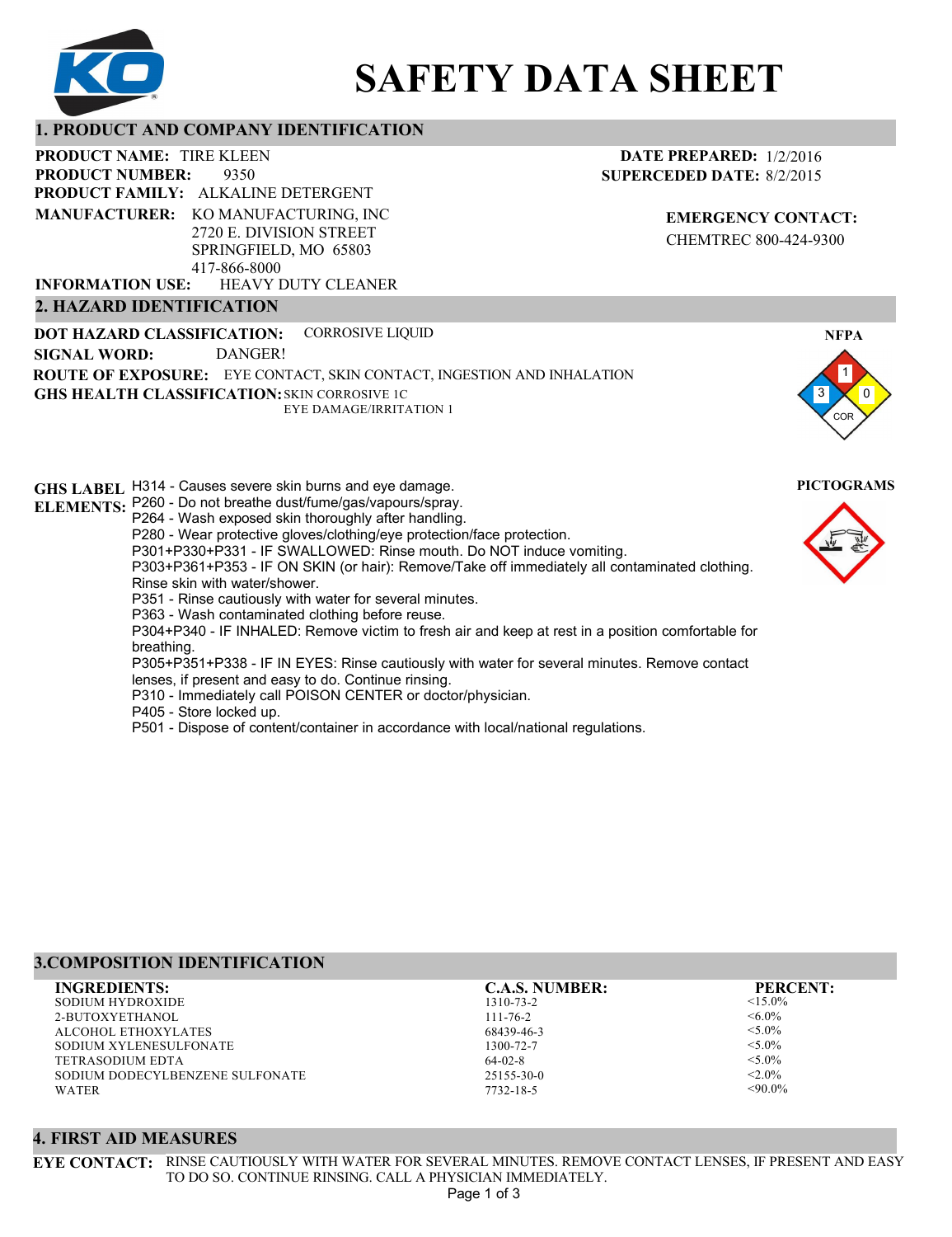## 9350 **PRODUCT NUMBER: PRODUCT NAME: TIRE KLEEN**

## **DATE PREPARED:** 1/2/2016 **SUPERCEDED DATE:** 8/2/2015

## **4. FIRST AID MEASURES - CONTINUED**

**SKIN CONTACT:** WASH EXPOSED SKIN THOROUGHLY AFTER HANDELING. REMOVE/TAKE OFF IMMEDIATELY ALL CONTAMINATED CLOTHING. RINSE SKIN WITH WATER/SHOWER. GET MEDICAL ADVICE/ATTENTION.

**INGESTION:** RINSE MOUTH. DO NOT INDUCE VOMITING. IF CONSCIOUS, GIVE LARGE QUANTITIES OF WATER TO DRINK. CALL A POISON CENTER OR PHYSICIAN IMMEDIATELY.

**INHALATION:** REMOVE VICTIM TO FRESH AIR AND KEEP AT REST IN A POSITION COMFORTABLE FOR BREATHING. GIVE OXYGEN OR ARTIFICIAL RESPIRATION AS NEEDED. CALL A POISON CENTER OR PHYSICIAN IMMEDIATELY.

## **5. FIRE FIGHTING MEASURES**

**FLAMMABLE PROPERTIES:** NON FLAMMABLE.

**FLASH POINT:** >200 F

**SUITABLE EXTINGUISHING MEDIA:** DRY CHEMICAL, FOAM OR CARBON DIOXIDE, WATER SPRAY.

**UNSUITABLE EXTINGUISHING MEDIA:** NOT ESTABLISHED.

**SPECIFIC HAZARDS ARISING** NONE KNOWN.

**FROM THE CHEMICAL:**

**PROTECTIVE EQUIPMENT AND PRECAUTIONS FOR FIREFIGHTERS:** APPPROVED) AND FULL PROTECTIVE GEAR. WEAR SELF-CONTAINED BREATHING APPARATUS (PRESSURE DEMAND MSHA/NIOSH

## **6. ACCIDENTAL RELEASE MEASURES**

**PERSONAL PRECAUTIONS:** AVOID CONTACT WITH EYES AND SKIN. SPILL AREA MAY BE SLIPPERY. WEAR PROPER PROTECTIVE EQUIPMENT WHEN DEALING WITH RELEASE.

**ENVIRONMENTAL PRECAUTIONS:** CONTAIN SPILL TO AVOID RELEASE TO THE ENVIRONMENT. KEEP CONTAINER TIGHTLY CLOSED.

**METHODS FOR CONTAINMENT** DIKE AND CONTAIN SPILL. COLLECT LIQUID WITH AN INERT ABSORBENT AND **AND CLEAN-UP:** TRANSFER TO CONTAINER FOR REUSE OR DISPOSAL.

## **7. HANDLING AND STORAGE**

**HANDLING:** HANDLE WITH CARE AND AVOID CONTACT WITH EYES AND SKIN. ALWAYS WEAR PROPER CHEMICAL RESISTANT PROTECTIVE EQUIPMENT 29CFR1910.132-138. WASH THOROUGHLY AFTER HANDLING.

**STORAGE:** AVOID RELEASE TO THE ENVIRONMENT. STORE IN LOCKED STORAGE USING CORROSIVE RESISTANT CONTAINERS. KEEP OUT OF REACH OF CHILDREN.

## **8. EXPOSURE CONTROLS/PERSONAL PROTECTION**

**ENGINEERING CONTROLS:** IF MIST LEVELS ARE HIGH SPECIAL VENTILATION MAY BE REQUIRED.

**EYE / FACE PROTECTION:** CHEMICAL SAFETY GOGLES AND FULL FACE SHIELD.

**SKIN PROTECTION:** CHEMICAL RESISTANT GLOVES AND IMPERVIOUS APRON AND BOOTS.

**THRESHOLD LIMIT VALUE (TLV):** SODIUM HYDROXIDE, 2 MG/M³; 2-BUTOXYETHANOL, 20 PPM

## **9. PHYSICAL AND CHEMICAL PROPERTIES**

**PHYSICAL STATE:** LIQUID. **APPEARANCE: ODOR: BOILING POINT: FREEZING POINT:** NOT ESTABLISHED. **SPECIFIC GRAVITY:** 1.09 **pH (1%): EVAPORATION RATE:** NOT ESTABLISHED. **FLASH POINT: LOWER FLAMMABILITY/EXPLOSIVE LIMIT:** NOT ESTABLISHED. **UPPER FLAMMABLE/EXPLOSIVE LIMIT:** NOT ESTABLISHED. NOT ESTABLISHED. 11.7-12.2  $> 200 F$ CLEAR RED LIQUID. LIGHT SOLVENT SCENT.

**AUTO-IGNITION TEMPERATURE:** NOT ESTABLISHED.

**VISCOSITY: REALITIVE DENSITY:** 9.1 LBS./GL. **SOLUBILITY: VAPOR PRESSURE:** NOT ESTABLISHED. **VAPOR DENSITY:** NOT ESTABLISHED. **DECOMPOSITION** NOT ESTABLISHED. **TEMPERATURE: PARTICAL COEFFICIENT:** NOT ESTABLISHED. **N-OCTANOL/WATER** NOT ESTABLISHED. SOLUBLE.